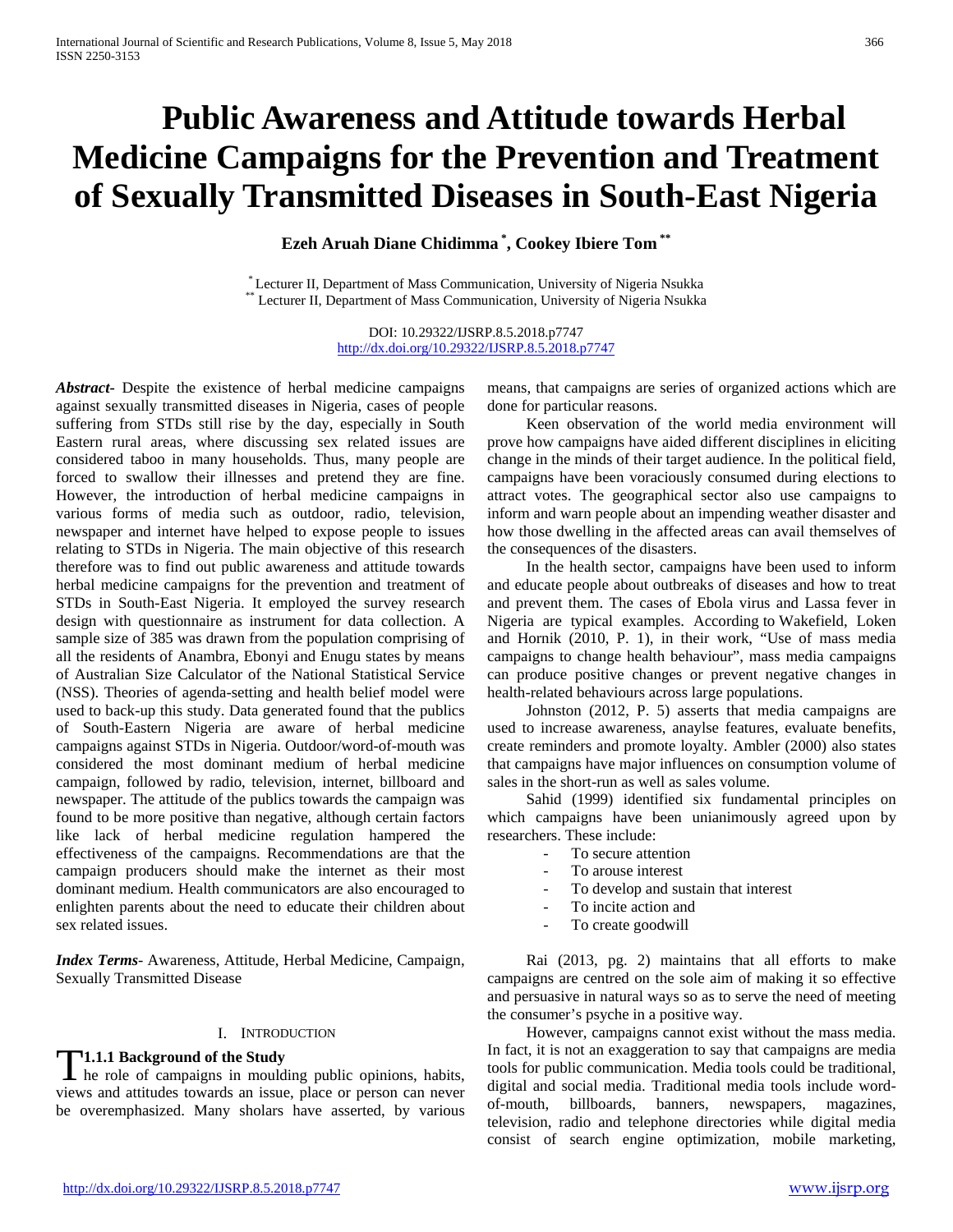interactive online advertisements, opt-in email and online partnerships such as affiliate partnership and sponsorship. Social media tools include blogging, tweeting, posting, sharing, networking, pinging, bookmarking, media sharing and commenting in social media websites such as Twitter, Facebook, Orkut, Linkedln, Pinterest, Reddit and Youtube. (Etree, 2013).

Despite these classifications, research has confirmed that due to the vast increase in technological innovations and the immense diversity of world economy, health, politics, religion and culture, these media tools are supposed to be combined for effective inculcation of media messages. This brings to mind the trendy marketing campaigns strategy called, Integrated marketing campaigns (IMC). Business Dictionary (BD) (2015, P. 1) defines Integrated Marketing Campaigns as an approach to achieving the objectives of a marketing campaigns, through a well coordinated use of different promotional methods that are intended to reinforce each other. As defined by Americal Association of Advertising Agencies, integrated marketing communications recognize the value of a comprehensive plan that evaluates the strategic roles of a variety of communication disciplines.

 From these preludes, the window to the soul of this study is opened. Herbal medicine campaigns against sexually transmitted diseases have been going on in traditional, digital and social media all over the States in Nigeria. It is very common for one to go to open markets, roadsides and open parks in Nigeria and hear loud voices of vendors describing signs and symptoms of sexually transmitted diseases and calling on passersby to buy drugs that would cure them. It is also not unusual for one to tune into local and national radio and TV stations and listen to programmes dwelling on sexually transmitted diseases, how to prevent and treat them, inlcuding drugs to buy to get them cured. Even in newspapers and magazines, there are many of adverts in form of campaigns dished out everyday by traditional health practitioners about their herbal medicines and how these medicines can cure all sorts of sexually transmitted diseases. Included in the campaigns are also testimonies/narrative accounts by people who have used these medicines and how the medicines have cured their diseases instantly.

 There are also many of websites and social media pages created by these herbal health practitioners to campaign and sell their products. Fliers and billboards are also widely used by them for these campaigns.

 These campaigns are so viral that children can even be heard recounting the words of the vendors and the songs used in such campaign programmes.

 The virality of these campaigns is because, according to Olapade (1998) in Adegoju (2008), there has been a global resurgence of interest in Traditional Medicines in the last ten years probably because many of the known synthetic drugs in allopathic medicines for the treatment of various ailments are failing or that the causes of these various diseases are developing resistance to the known drugs.

 Little wonder then that a new class of herbal medical practitioners has emerged in Nigeria, professing to be well talented, educated and versatile in formulating and modernizing herbal medicine. They also claim that their activities have been under control and monitoring by relevant bodies such as the Nigeria Natural Medicine Development Agency and National

Agency for Food and Drugs Administration and Control. (Adegoju, 2008).

 It is in view of these facts that the crux of this study is built on; to find out public awareness and attitude towards herbal medicine campaigns for the prevention and treatment of sexually transmitted diseases in Nigeria.

## II. STATEMENT OF PROBLEM

 Despite the recurrent attempts by Nigerian health practitioners and agencies to tackle sexually transmitted diseases in Nigeria through the use of herbal medicine campaigns in various media platforms, cases of victims suffering from this disease still rise by the day. According to Cates (2003), more than 20 STIs have been identified by the National Institute for Allergy and Infectious Diseases in Nigeria. Some of the bacterial infections are venereal syphilis, gonorrhoea, chancre, candidiasis, trichomoniasis and non-gonococcal urethritis. Okpara (2010) cited in Hamid and Baba (2014) observed that the Nigerian media are yet to effectively play the surveillance function of the media in their campaigns against sexually transmitted diseases.

 This problem has been attributed to many factors such as lack of public awareness, publics' lacadaisical attitude towards the campaign programmes, use of inaccessible media for creating the campaigns, complicated and unserious campaigns messages, emotional, pyschological and physiological problems.

 Several researches have been carried out using different survey instruments to find out public's awareness and attitude towards STD campaigns. It was found out that the research studies have only produced results on HIV/AIDs. Other STD campaigns like Gonorrhoea and Staphylococcus have been ignored even though they are paramount and deadly to the body.

 Because of the versatility of these herbal medicine campaigns messages against sexually transmitted diseases, it becomes pertinent to investigate the level of its awareness, its effectiveness and level of its behavioural influences. The need for this investigation is not far-fetched. Some researchers have found out that most people do not lend credibility to these campaigns messages. They consider the messages as mere lies fabricated by selfish vendors for economic reasons. They believe that these messages cause more harm than good as they insert fear in the minds of the listeners and viewers. In fact, some researchers have called these campaigns messages aggressive, forceful, unattractive and vulgar (James, 2013).

 The problem of this study therefore is to find out the generalized pattern herbal medicine campaigns against STDs in various forms of the media are perceived among Nigerian audience. It is this gap that this study wants to fill.

#### III. OBJECTIVES OF THE STUDY

 The major objective of this study is to find out public awareness and attitude towards integrated health campaigns in the treatment and prevention of STDs in South-East Nigeria. This main objective is broken down into the following specific objectives: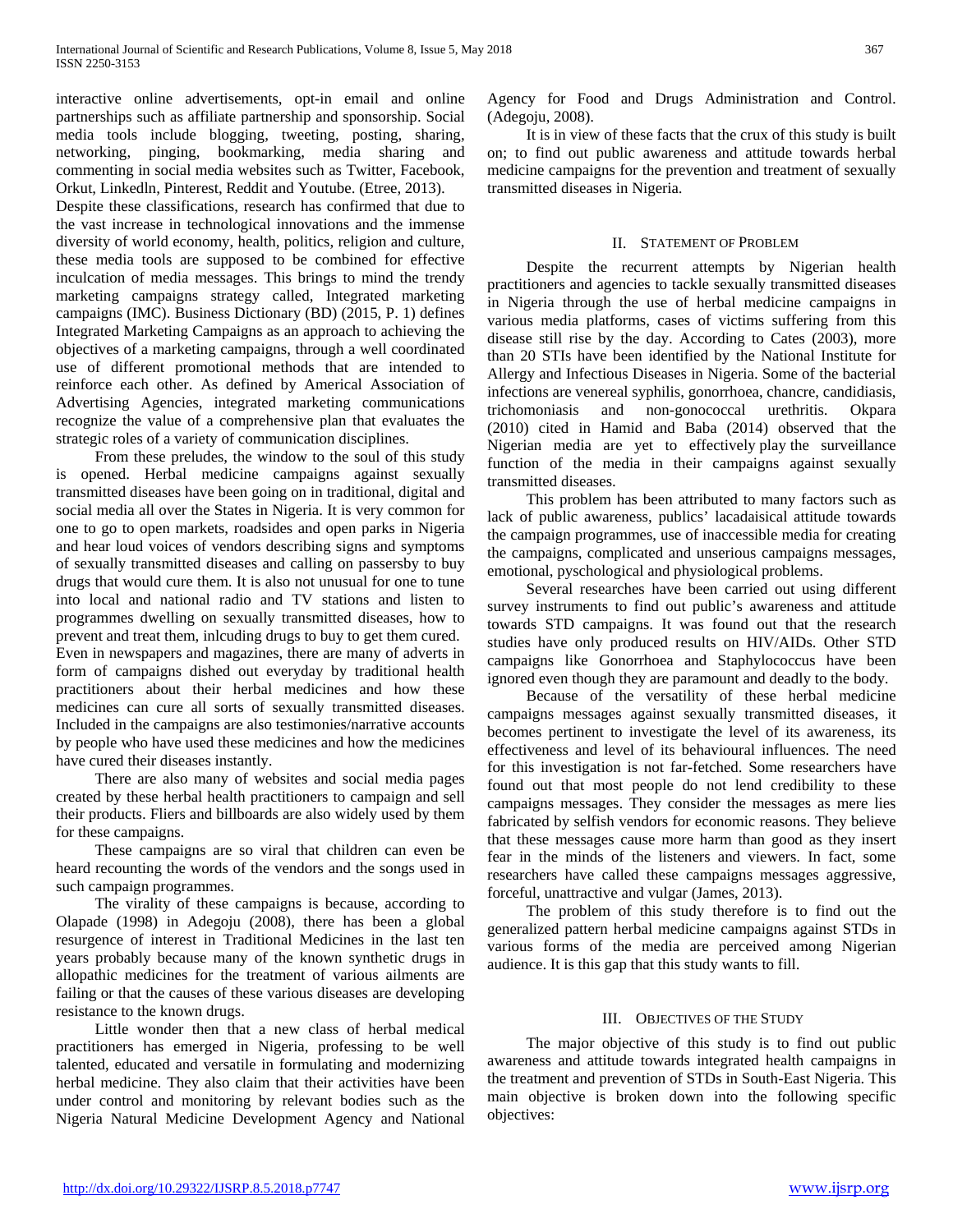- 1. To ascertain the extent of public awareness of herbal medicine campaigns against STDs.
- 2. To find out the type of media the public is exposed to in dealing with herbal medicine campaigns against STDs.
- 3. To ascertain users'attitudes of herbal medicine campaigns in preventing and treating STDs.
- 4. To find out the factors affecting the effectiveness of herbal medicine campaigns in treating and preventing STDs.

#### IV. LITERATURE REVIEW

 In a study carried out by Babalola, Olarewaju, Omeonu, Adefelu and Okeowo (2013) titled "Assessing the adoption of roll-back malaria programme (RBMP) among women farmers in Ikorodu local government of Lagos state", the findings demonstrated the importance of education and awareness efforts on controlling diseases. The authors recommended that awareness campaigns as regards the health and economic advantages of diseases should be intensified especially through the mass media. They also procured the need to focus policy on colloborative efforts of health personnel, cooperatives, media houses and government agencies in fashioning out awareness programmes that incorporate socio-economic characteristics of the audience especially at the local government level.

 Meanwhile, Oyesomi (2010) in his work, "Making a difference in HIV/AIDS awareness for Nigeria's development: the role of the media", stated that despite several campaigns and awareness, its impact has become a devastating obstacle to development (pg. 2). According to Oyesomi, widespread lack of awareness, denials, stigma and discrimination constitute major challenges and obstacles to effective HIV/AIDs prevention education. He further asserted that greater participation of the mass media in HIV/AIDs awareness stems from the realization that they could exercise considerable influence on the public by increasing people's knowledge, attitude and promoting debates on HIV/AIDs as well as sensitizing and mobilizing people against the epidemic.

 Odutolu (2006) in agreement, encouraged the media practitioners to become more active in the HIV/AIDs communication dormain at individual, institutional and professional levels. (p. 8).

 Let us look at another health campaigns issue on female genital mutilation, a major cause of STDs. Okofo (2015), in his study, "the influence of media campaigns in the orientation of female genital mutilation practice in selected communities of South-Africa", gathered that media campaigns against FGM have paid off and recommended that sensitization programmes like seminars should be organized for traditional rulers, religious leaders and other opinion leaders to enable them use other rural media communication channels to further sensitize and mobilize the rural women so as to consolidate the gains of the campaigns and ensure total eradication of the FGM practice. (p. 5).

 Again, Keating, Mockers and Adewuyi (2006) conducted a study to investigate the effectiveness of media campaigns in enhancing awareness and prevention of HIV/AIDs with a particular focus on reproductive health. Their finding revealed that media capmaigns reached a large portion of the target population and exposure to mass media messages increased awareness of HIV/AIDs, resulting in change in behaviour.

 A similar study was carried out by Kiragu and Omotara (1992) to determine the influence of mass media messages in promoting family planning approaches in Nigeria, the result of the study showed that mass media campaigns via radio and television, print materials as well as advocacy proved to be successful in communicating the policy to the people.

 In another research conducted by an unknown author among 2000 out-of-school youths in 10 Nigerian cities to assess the levels of their knowledge, attitudes, behaviours and media habits relating to sex, STDs and HIV/AIDs prevention and education in Nigeria, the results showed that 83% of the respondents have heard about HIV/AIDs through the mass media and 76% were aware that unprotected sex leads to STD infections.

 In another study, Bauman (1991) analyzed prevention of cigarrette smoking by adolescents through the use of mass media campaigns. He found out that the mass media campaigns especially radio had a modest influence on spreading the consequences of smoking. The study also found out that despite the expensive nature of the TV campaigns, they were not more effective than the radio alone.

 Bowen (2013) also found bits of attitudinal change from respondents in his study. He looked at the impact of mass media campaigns on bed net use in Cameroon and found out that after listening to a programme called 'Kopalu Night Watch' media campaigns, more than half of the respondents ensured they used bed nets to prevent malaria.

 In the same vein, Keating, Meekers and Adewuyi (2006) assessed the effects of media campaigns on HIV/AIDs awareness and prevention in Nigeria. Results of the study showed that more males were exposed to the campaigns and the mean number of radio ranked highest while television was lowest. These media activities had high reach among the target population.

 Despite the relatively high percentage of respondents that believe consistent condom can reduce the risk of HIV infection, relatively low numbers of respondents reported using a condom. The authors contend that programmes that specifically target rural populations, females and unmarried individuals, as well as disseminate information on where to obtain condoms are needed to increase condom use in Nigeria.

 Though many researchers contend with the effectiveness of the radio in awareness and attitudinal change as seen in our discussion, a study conducted by Adegoke, Fife, Ogunnika and Heemer (2014) came out with a different finding. According to these authors, in their study titled "the influence of HIV/AIDs public enlightenment campaigns on adolescents' sexual behaviour in Nigeria", the print media exerted significantly more influence on adolescents' knowledge, attitudes and beliefs about HIV/AIDs than broadcast media (radio and TV), while organized activities had no effect on HIV knowlede, attitudes and beliefs. The discovery was that information received from print media such as books, magazines, newspapers, posters and billboards had a more significant influence on people's knowledge because it is more than mere exposure, such as the case with the broadcast media. (p. 5).

 Meanwhile, several scholars have continued to question the epistemological assumptions inherent in knowledge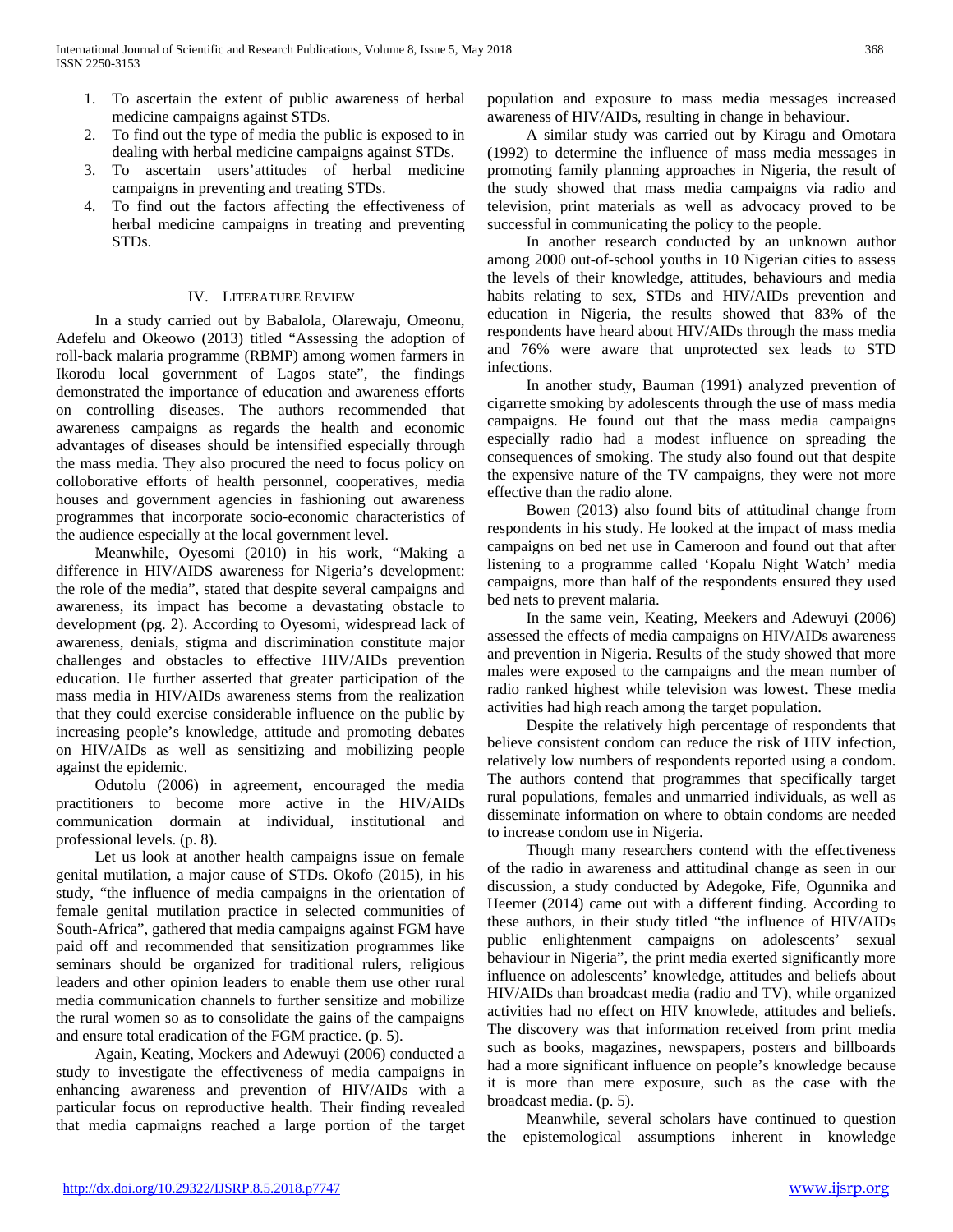production of STIs education promotion (Fanon, 1986; Valentin Mudimbe, 1988; Oyewumi, 1987). These scholars provided a paradigm within which to understand that the highly hyped Western models have their own limitations and that there is a need to recognize that Africans have their own ways of creating knowledge too which must be recognised as the most appropriate cultural model for understanding Africa and its people.

 Similarly, Airhihenbuwa (2007) argued that it is important for the design and implementation of STD interventions to target audience with solutions within the context of their values and beliefs which they can adequately understand. Other critics believe that many health communication programmes were unsuccessful mainly because the campaigns planners possessed minimal understanding of the cultural practices of their target communities.

 Green (1999) supports this assertion by expressing that it is important to understand how Africans and people from different cultures understand infectious diseases because when health communication programmes ignores the most important aspect of culture, there is a huge probability that they will achieve zero success in their quest to change the behaviour of people.

 A cultural approach offers a chance to improve the effectiveness of global HIV/AIDS strategy and rebuild the trust of communities through more sensitive modes of engagement. In so far as a cultural approach allows prevention and care methods to come from within the culture, it improves the socio-cultural ownership and credibility (Somma & Bodiang, 2003). Local community-based approaches driven by reports from the community will remain the most important means of influencing people (Uwah, 2013).

 Therefore, Airhihenbuwa and Webster (2004) argued that it is importantly crucial for the design of health communication programme to focus on the African identity of the target audience by deconstructing conventional assumptions and theories that were used in public health issues and solutions in the continent.

Selikow (2006) suggests a similar idea that mass media campaigns alone cannot facilitate behaviour change among adolescents but that a multi-pronged approach to media theory led initiatives of behaviour change, dealing with multiple sources of conflicting information and challenging traditional ideas of masculanity and feminity all play a role in ensuring the effectiveness of HIV/AIDs enlightenment programmes.

 There is another new discovery. Apoh, Kwakye and Badadu (2015) found out that learning about insecticide treated nets through health workers increases the use of inescticide treated nets more than any other channels of exposure. This is supported by a study in Vandatu (2016) which found that participants appeared to be more influenced by those that they saw as an authority when it comes to health issues. Therefore, community based educational radio campaigns involving health workers are recommended to target universal health communication.

 Meawhile, social media have also been recorded as one of the best channels of mass media campaigns against diseases. In a study carried out by Tsegyu (2015) titled, "An appraisal of mass media awareness campaigns in curbing the spread of EbolaVirus Disease among residents in Minna, Nigeria, Tsegyu conducted a survey research of which respondents attested to the fact that jingles, interviews, articles and advertisements in the print media and social media networks like Facebook, MySPace and Twitter were communication strategies adopted by the mass media in creating awareness on the outbreak of the Ebola virus. The study further found out that the effect of mass media awareness campaigns on the attitude of the residents of Minna metropolis was positive and effective and that the residents were able to change their attitude towards the cure of the virus as majority of them bought into the bittter kola and salt therapy.

 However, a similar study like Tsegyu's work had a different finding. Obukoadata and Abuah (2014) in their work "Media surveillance function in Nigeria: influence and perceptual frames", found out that media surveillance campaigns in controlling and preventing diseases have attendant negative consequences for the people (p. 6). According to Obukoadata and Abuah,

 Specific on this was the panic created by the message on the usage of salt solution as an antidote that went viral which the respondents identified as catastrophic since the panic of media earlier portrayal of the stealthily nature of the Ebola Virus Disease made most people not to weigh the outcome of a concentrated salt solution on their health as well as never bothered in most cases to seek medical attention before applying the solution. Media reports indicated casualties from the use of the magical antidote.

 According to the researchers, Ebola Virus Disease campaigns made people to avoid sick people; people no longer display warm African greeting pattern for fear of contact and a drastic minimization of contact with other people through avoiding church services, parties, gatherings and crowded places. Despite all these negative comments, the researcher also noticed that some of the respodents saw EVD messages to be right in time, quick enough to help the society and that adequate information was provided to help control and prevent the disease. But, some of the respondents indicated that since the disease broke out in other countries, the campaigns should have been started before the outbreak. The study recommended that information on disease control and prevention must be strategically designed and not left at the mercy of citizen journalists or else the result will be a cacophony of information that will result in panic for the society. (p. 10).

 A critical look at these reviews shows that not much work have been carried out on STD campaigns. Meanwhile, the reviews are limitied basically to campaigns planning and attitude and behavioural change. Unlike these reviews, this research work would not only assess the attitudes, awareness and behaviour but would also delve deeper into seeking the types of media exposure, the content quality, the levels of reliability and factors affecting the campaigns carried out on sexually transmitted diseases in Nigeria.

 It is expected that this research would make a lot of difference to the existing literatures and also open the eyes of prospective researchers to new angles of study.

# V. THEORETICAL FRAMEWORK

 This work is anchored on two fundamental theories; Agenda setting theory and health belief model. Like a bullet, STD campaign messages would be received by the individual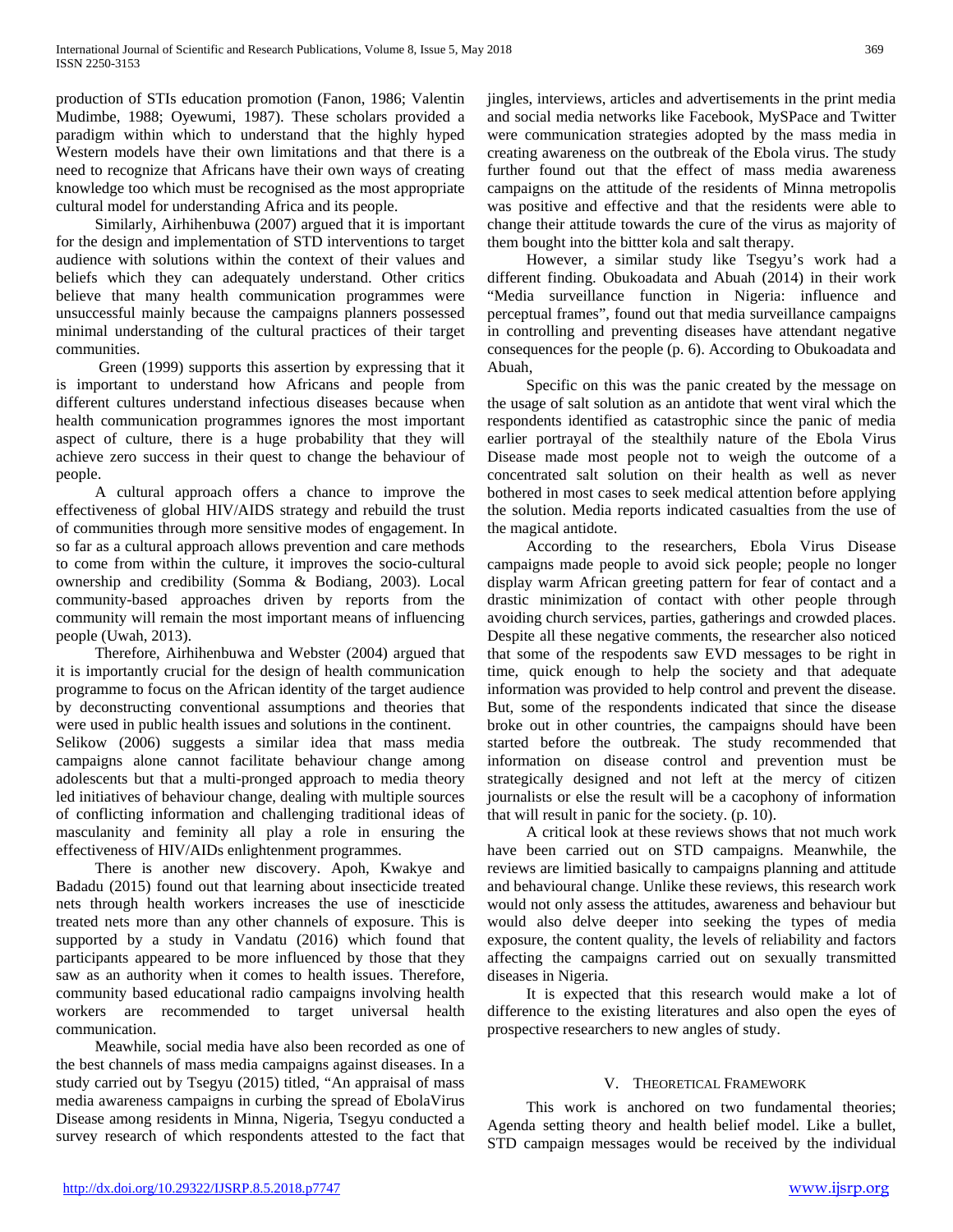directly and it would have an immediate and powerful effect on the individual, persuading him or her to behave exactly the way the message advocated. This process is called the hypodermic syringe or needle theory because it is believed that the media message acts like the content of a hypodermic syringe, which, when emptied into an audience, would have an instant effect like the drug for a real syringe.

 Mass communication messages are passive, and the mass media can, therefore, control and influence members of the audience. The mass media are powerful and persuasive, and members of the mass communication audience are seen as weak and in danger of having their values and behaviour changed by mass media messages (Okunna, 1999). Therefore, constantly feeding the media audience with campaigns messages on the causes, symptoms, treatments and preventions of STDs will actually help to illicit changes in the behaviour of the audience that will achieve the objective.

 On the other hand, health Belief Model (HBM) is a psychological model that attempts to explain and predict health behaviours. This is done by focusing on the attitudes and beliefs of individuals. According to Burke (2015), the Health Belief Model (HBM) is an intrapersonal (within the individual, knowledge and beliefs) theory used in health promotion to design intervention and prevention programmes. Applied in this study, herbal medicine campaigns use the psychological impact of the health belief model to make people understand the negative impacts of sexually transmitted diseases and how to prevent and treat them.

# VI. RESEARCH METHODOLOGY

 This research was anchored on survey research methodology. The population for this study comprised everyone in South-east region of Nigeria. The region is made up of five states of: Abia, Anambra, Ebonyi, Enugu and Imo. It would be cumbersome however, to study the entire five states in the region, so the researchers therefore decided to randomly select three states from the region which include: Anambra, Enugu and Ebonyi states as sample to represent the entire region in the study. According to 2006 population census in by the National Population Commission (NPC), population of the selected states are: Anambra= 4,177,828; Enugu= 3,267,837; Ebonyi= 2,176,947.

 Therefore, the combined total population of the three states would be **9,622,612.** This population figure however, is too old and do not reflect the current population of the states. To get estimate of the current population, the researcher therefore used annual population growth rate projection to calculate for the population of the states over a ten year period. Hence, using the straight line formula, 12,701,847 would become the current population for the three states.

 In calculating the sample size, the Australian Calculator as provided by the National Statistics Service (NSS) was used to get the sample size of 385.

 Multi-stage sampling was used to generate data for this study. The researchers randomly selected one LGA/town from each senatorial district. To generate data for this study, questionnaire was used as instrument for data collection.

#### VII. DISCUSSION OF FINDINGS

 This study made a number of findings which are discussed in this section, guided by the four research questions. Result showed that the public is aware of STDs in Nigeria. Gonorrhoea, HIV/AIDs and staphylococcus ranked the most common STDs in Nigeria. Syphilis is also common but not as these three. Chlamydia is the least common type of STD prevalent in Nigeria as it recorded low awareness in all the states. It was found out that the public have access to word of mouth/outdoor media, radio, television, billboards, fliers, newspapers and internet and that they have seen and listened to herbal medicine campaigns in all of these platforms. It was also discovered that almost all the respondents said that they often and very often listen to the campaigns in the media platforms listed earlier. Only very few people said they rarely and never listen to the campaigns. The kind of campaigns they are exposed to include: Ossa herbal, Goko cleanser, Katoka Mixture, Gbogbonishe, Agnes Nwamma, Papa and Mama Oshun, Deep Root, Jerusalem stone, Anya Ben and co, Green World Intl, Tianshe, UNO and Emma.

 On the types of media the public is exposed to in dealing with herbal medicine campaigns against STDs, it was found out from the herbal medicine campaigns are mostly listened to via the word-of-mouth medium more than any other medium. This is followed by radio, then billboards before internet and lastly, newspaper. This is in line with what Kotler and Armstrong (2006) earlier explained in the literature about face-to-face medium being the most versatile means of communication in human existence as it allows one to express oneself.

 As regards public attitude towards herbal medicine campaigns for prevention and treatment of STDs in South-East Nigeria, more than half of the respondents said they have never suffered from STDs while a little less than half said they have been victims. However, despite many people claiming not to have ever suffered from STD, a large number of people agreed to have bought the campaigned products to cure their STDs, although, the number of people who claimed they have never bought the products outweigh those that said they have. A large number of people also agree to have bought the products for their friends who have STDs.

 Results of this study also show that these campaigns provide a lot of information about the importance of practising safe sex. Not only that, the campaigns also make people to buy the medicine and take, even when they don't have STD, so as to prevent the symptoms described in the campaigns from manifesting in their bodies. As they say, prevention is better than cure. According to Krepps and Silvaram (2009), television and other forms of communication have enormous influences in educating and empowering individuals to avoid contracting diseases. Also, the campaign went a long way in helping people cure their STDs as a reasonable number of the respondents whose health status was extremely bad, moderately bad and just bad were reported cured after taking the campaigned products.

 However, 70% of the respondents do not believe that the herbal medicines can cure all the STDs indicated in the campaign. This result proves what Adegoju (2008) found in his study, "that herbal medicine campaigns possess exaggerative power of discourse" (Pg. 54). Findings reveal that the voices of the campaigners are audible enough to alert the health consciousness of the respondents. Hence, loudspeakers in the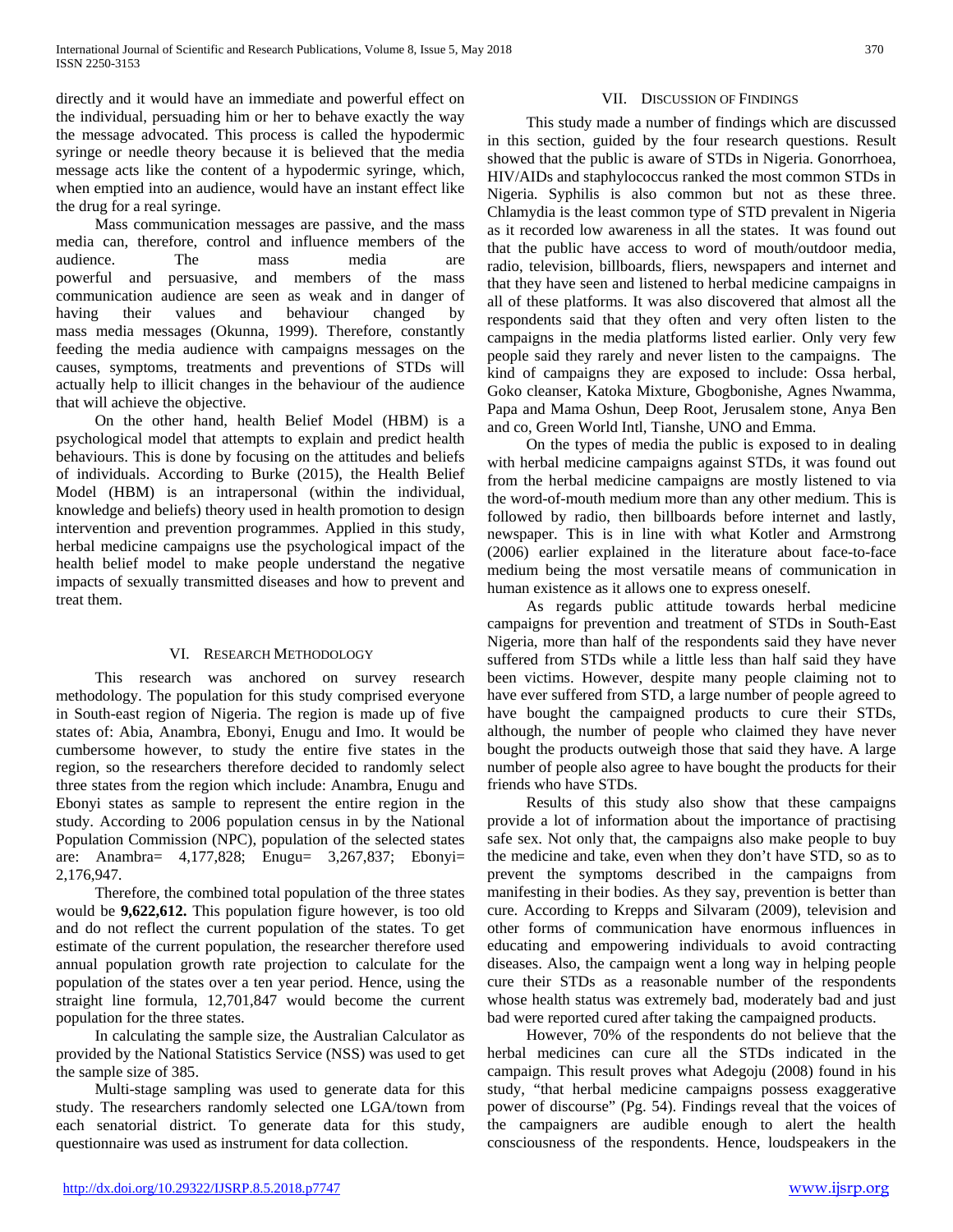markets, studio microphones, bold and colourful headlines and pictures splashed in the front and back of newspaper pages, billboards and fliers are messages on their own, saying "hear me, hear me! Read me, read me!"

 Besides, the loud voices shouting, "O na-ako gi oko? I n'enwe watery discharge?" are enough to make one, even for a second, examine one's body and keep one into retrospection about the way one has been living one's sexual life.

 Many of the respondents attested to remembering the campaign after listening to it. This means that the campaign is successful in appealing to the selective retention quality of which successful campaigns are characterized by. According to Okoro (2015), a campaign is a failure if no one remembers to sing it. It was also discovered that the campaign was long, serious and funny and engaging to a large extent. About the language, 51% of the respondents do not perceive the lanuage as being vulgar while 49% thinks the language is vulgar. Meanwhile, 74% have never visited the campaign offices, 26% have. This means that the campaigns to a large extent do not affect the 'visiting spirits' of the public. Asked whether the campaigns elicit fear of infertility and barrenness in them, 70% of the respondents said yes while 30% said no. Finally on attitude, the researcher found out that 60% of the respondents believe that the testimonies accompanying the campaign messages are fabricated while 40% believe that they are true. No wonder Darrel Huff cited in Lucas (1999:128) argues that although testimonies do not lie, they can be manipulated and distorted as there are no ways the audience could test or confirm the figure.

 Factors affecting the effectiveness of the herbal medicine campaign in preventing and treating STDs are use of indigenous language and lack of herbal medicine regulation. Some of the respondents also believe that some of the campaigned herbal products are dangerous and can kill. Almost all the respondents agreed that stigmatization of STD patients pose great threat to the effectiveness of the campaign in treating and preventing STDs. Other factors include shyness, financial challenges, and prejudice against herbal medicine by educated people, location, noise pollution, exaggeration and overuse of propaganda.

# VIII. SUMMARY

 This work investigated the public awareness and attitude towards herbal medicine campaigns against sexually transmitted diseases in prevention and treatment of STDs in South-East Nigeria. The overall objective was to discover if the campaigns, over the years, have generated awareness and helped people prevent and treat STDs.

 The objectives of this study were to find out the extent at which the public was aware of herbal medicine campaigns against STDs in Nigeria, to determine the type of media public is exposed to in dealing with herbal medicine campaigns against STDs, to find out the attitude of the publics towards herbal medicine campaigns against STDs in preventing and treating STDs and to find out the factors affecting the effectiveness of STD campaigns in preventing and treating STDs in South-East Nigeria.

 The study covered three selected states in South-East Nigeria namely: Anambra, Enugu and Ebonyi states. Being a survey, the questionnaire was used to generate data.

 Data generated from the study showed a high level of awareness of herbal medicine campaigns. Respondents also indicated word of mouth, radio, television, internet, newspaper, billboards and fliers as the media for herbal medicine campaign with word of mouth ranking first and radio second. The respondents also showed awareness of STDs and identified HIV/AIDS, Gonorrhoea and Stahylococcus as the most common STDs in South-East Nigeria. Other not as popular are syphilis and chlamydia. The attitude towards the herbal medicine campaigns weas more positive than negative while numerous factors were identified as militating against the effectiveness of the campaign messages.

## IX. RECOMMENDATIONS

 In the course of this study, some research findings were made. It is on the basis of these findings that the following recommendations were made:

- 1. Health communicators should go beyond the use of outside radio and word of mouth. Herbal medicine producers who want to campaign for their company products should embrace the internet, especially the social media. They should have a blog, a facebook page or twitter page where they can judiciously talk about their products without resservations. They should also have an online shopping platform where people can easily order for their products without feeling shy. Outdoor and radio campaign is important but most people who are in the market already have their budgets and may have just come across the campaign by chance. Internet creates a relaxing atmosphere for the public to carefully read about the product and make their demands without feeling shy.
- 2. Moreover, photos and video clips of people who have used the products should be uploaded in their blogs and facebook so as to create more emotional appeal and trustworthiness.
- 3. Also, comment sessions should be made available in blogs and social media pages where the publics can easily critique their products and make recommendations that would make their products come more alive. This would also reduce the stress of visitation as all consultations are made online.
- 4. Health communicators should master the art of dressing well. A health communicator who looks dirty and unkempt with a dirty van roaming round the market cannot be taken too seriously. Because health is associated with cleanliness, herbal medicine campaign messengers must learn to dress clean and look tidy in order to attract customers.
- 5. Health communicators should not be extremists. A little propaganda adds taste to the campaign but too much of it spoils it entirely. Therefore, exaggeration of efficacy of their products should be curtailed and brought to realistic level so as to ensure more credibility.
- 6. Herbal medicine campaigners are also encouraged to diversify the types of STDs they talk about. There are numerous STDs asides these ones that people should be aware and conscious of.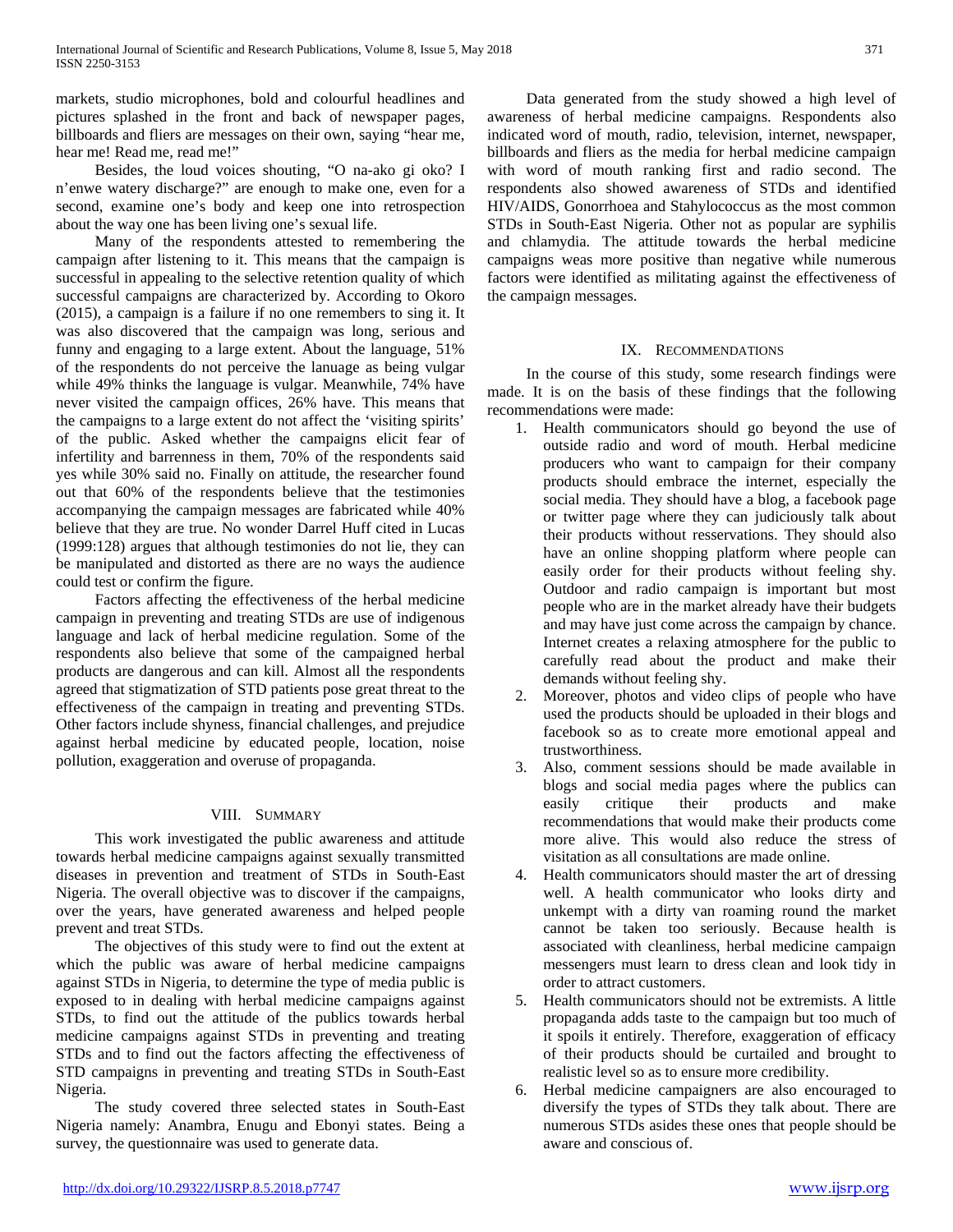#### **REFERENCES**

- [1] Adaja, T. (2005). Communication and strategies for effective communication. *Journal of communicatioon and society.* 4(33-38)
- [2] Adegoju, A. (2008). A Rhetorical Analysis of the Discourse of Advertising Herbal Medicine in Southwestern Nigeria [Adeyemi Adegoju](mailto:yemiadegoju@oauife.edu.ng) (Ile-Ife). Retrieved fro[m www.linguisticsonline.com](http://www.linguisticsonline.com/)
- [3] Agudosi, F. I. (2007). Mass media and the promotion of health care in rural communities. In E. S. Mosaye, A. Salawa & O. Oyero *Ebeneeser Soola conference on communication*. Proceddings/Ibadan: Ebeneezer Soola conference communication (pp. 104-116). Ibadan, Nigeria.
- [4] Akerele, O., Blass, A., Singh, M. M., Chowdhury, S. R., Kulshreshtha, D. K., Kamboj, V. P., Bishaw, M. (1993). Natures medicinal bounty: dont throw it away. In *World Health Forum* (Vol. 14, pp. 390–5).
- [5] Akpati, N. S. (1998). Television programming as a tool for social integration. Unpublished project submitted to the department of Theatre Arts and Mass Communication. Benin: Nigeria.
- [6] Ambler, T. (2000). Brands on the Brain: Neuro-Images of Advertising. *Business Strategy Review.* Retrieved from [http://onlinelibrary.wiley.com/doi/10.1111/1467-](http://onlinelibrary.wiley.com/doi/10.1111/1467-616.00144)<br>[616.00144](http://onlinelibrary.wiley.com/doi/10.1111/1467-616.00144) on 4th December, 2016
- [7] Asemah, L. S., Anum, V. & Edeogoh, L. O. (2013). Radio as a tool for rural development in Niger: prospects and challenge. AFRREV IJAH, vol.2(1)
- [8] Asuquo, I. M., & Olajide, T. E. (2015). The role of health education on breast cancer awareness among university of calabar female undergraduates. *Journal of Education and Practice.* 6(44). Retrieved from files.eric.ed.gov/fulltext/EJ107866.pdf on 4th December, 2016
- [9] Awareness, (2017). Oxford Advanced Learners Dictionary. Retrieved from [https://en.oxforddictionaries.com/definition/aware](https://en.oxforddictionaries.com/definition/awareness) [ness](https://en.oxforddictionaries.com/definition/awareness) on 4th December, 2016
- [10] Ayimey, E. K., Awunyo-Vitor, D., and Gadawasu, J. K. (2013). Does radio advertisement influence sale of herbal products in Ghana? Evidence from Ho Municipality. *Journal of modern economy.* Retrieved from <http://www.sclrp.org/journal/me> on 12th April, 2017.
- [11] Bates, T. (1982, September). The impact of educational radio. *Media in Education and development, 15(3), 144-149*
- [12] Berlett, J. E., Kotrlk, J. W. & Higgis, C. C. (2001). Organizational research: Determining appropriate sample size in survey research. *Information Technology, Learning and Performance Journal* 19(1), pp. 43-50
- [13] Blum, R. (2004). Risk and protective factors affecting adolescent reproductive health in developing countries*. Geneva.* Retrieved from [www.geneva-risk-and-factors//.com](http://www.geneva-risk-and-factors/.com) on 2<sup>nd</sup> December, 2016.
- [14] Cates, W. (1999). Estimates of the Incidence and Prevalence of Sexually Transmitted Diseases in the United States. Sex Trans Dis 1999;26(suppl):S2-S7.
- [15] Cragg, G. M., Newman, D. J., & Snader, K. M. (1997). Natural products in drug discovery and development. *Journal of Natural Products*, *60*(1), 52– 60.
- [16] Cunningham, C. M. (1993). *Advertising and Marketing Communication management,* New York: Dryden Press.
- [17] Dery, B. B., Ofysnia, R., & Ngatigwa, C. (1999). Indigenous knowledge of medicinal trees and setting priorities for their domestication in Shinyaga region, Tanzania Nairobi. *Kenya International Center for Research in Agroforestry.*
- [18] Dienye, V. (2011). The educational and social implications of sexuality and sex education in Nigerian schools. *African Journal of Social Sciences, 1*(2), 11-19.
- [19] Dourish, T. & Belotti, B. (1992). Awareness and Coordination in Shared Workspaces. Retrieved from [http://www.dourish.com/publications/1992/cscw9](http://www.dourish.com/publications/1992/cscw92-awareness.pdf) [2-awareness.pdf](http://www.dourish.com/publications/1992/cscw92-awareness.pdf) on 4th December, 2016
- [20] Etree, A. (2013). Types of marketing tools. *Small Business.* Retrieved from [http://smallbusiness.chron.com/types-marketing-](http://smallbusiness.chron.com/types-marketing-tools-61742.html) [tools-61742.html](http://smallbusiness.chron.com/types-marketing-tools-61742.html) on 4th December, 2016
- [21] Fratkin, E. (1996). Traditional medicine and concepts of healing among Samburu pastoralists of Kenya. *Journal of Ethnobiology*, *16*, 63–98.
- [22] Freedom House. (2012). Nigeria. *Freedom on the Net 2012*. Retrieved from <http://www.freedomhouse.org/sites/default/files/Nigeria%202012.pdf> on 4th December, 2016
- [23] Geary, C., LenI, S., & Adesegun, F. (2010). United States Agency for International Development/Nigeria: Adolescent and Sexual Reproductive Health. *Program Review and Design*. Retrieved from USAID.com on 5<sup>th</sup> January, 2017.
- [24] Grice, H. P. (1999): Logic and Conservation. In: Cole, Peter/Morgan Jerry L. (eds.) (1975): *Syntax and Semantics*. New York: Speech Arts.
- [25] Gutwin, C & Greenberg, S. (2004). The Importance of Awareness for Team. In E. Salas and S. M. Fiore (Editors) Team Cognition: Understanding the Factors that Drive Process and Performance , pp. 177-201, Washington: APA Press.
- [26] Hamid, A. M., and Baba, I. M. (2014). Resolving Nigeria's *Boko Haram*  Insurgence: What Role for the Media? *Social and Behavioural Sciences* 155 ( 2014 ) 14-20
- [27] Hochbaum, G. M. (1958). *Public Participation in Medical Screening Programs: A Socio-Psychological Study* (Public Health Service Publication No. 572). Wasgington DC:Government Printing Office
- [28] Iwu, M. M., & Gbodossou, E. (2000). The role of traditional medicine. Lancet, 356 suppl, s3
- [29] Jacobsen, G. D., & Jacobsen, K. H. (2011). Health awareness campaigns and diagnosis rates: evidence from national breast cancer awareness month. *Journal of Heallth Economics.* 30(2011)55-61. Retrieved from pages.uoregon.edu/gdjaco/NBCAM.pdf on 3rd January, 2017
- [30] James, Godswill. (2012). Education and Sexuality: Towards Addressing Adolescents' Reproductive Health Needs in Nigeria. *Current Research Journal of Social Sciences,* 4(4 ), 285-293.
- [31] Johnson, T. C. (2015). Understanding sexually transmitted diseases. *WebMD.* Retrieved from webmd.com/sex-relationship/understanding-stdsbasics on 4<sup>th</sup> January, 2017.
- [32] Johnston, K. (2012). Bridging Organizational Divides in Health Care: An Ecological View of Health Information Exchange. *JHIS publications.* Retrieved<br><u>[https://www.ncbi.nlm.nih.gov/pmc/articles/PMC4](https://www.ncbi.nlm.nih.gov/pmc/articles/PMC4288076/)</u> [288076/](https://www.ncbi.nlm.nih.gov/pmc/articles/PMC4288076/) on 4th December, 2016
- [33] Kiringe, J. W. (2006a). A survey of traditional health remedies used by the maasai of Southern Kaijiado District, Kenya. Retrieved from [http://scholarspace.manoa.hawaii.edu/handle/1012](http://scholarspace.manoa.hawaii.edu/handle/10125/238) [5/238](http://scholarspace.manoa.hawaii.edu/handle/10125/238)
- [34] Kothari, C. R. (2012). *Research methodology: methods and techniques.*  New Delhi: New Age International (P) Limited, Publishers.
- [35] Kotler .P. & Armstrong G. (2006). *Principles of Marketing.* New York: Henry Press
- [36] Lindsey, D. (1994). The welfare of Children. US:Oxford
- [37] Lucas, S. E. (1992): *The Art of Public Speaking.* New York: James Press
- [38] Nachmias, C. F., & Nachmias, D. (2009). *Research methods in the social sciences* (5<sup>th</sup> ed.) London: Holder Education.
- [39] National Census (2006). National population commission of Nigeria (NPC), NPC Head Office, Abuja.
- [40] Offiong, D. A. (1999). Traditional Healers in the Nigerian Health Care Delivery System and the Debate over Integrating Traditional and Scientific Medicine. *Anthropological Quarterly* 72, 3:118–130. Retrieved from <http://www.jstor.org/view/0035491/ap000187/00a0003010> on 6th April, 2017.
- [41] Ofosu, B., Ishmael, B. O. & Kofi, A. O. (2013). Assessing the role of advertising of herbal medicine towards consumer buying attitude (case study of amen scientific herbal centre atwima tachiman). Retrieved from <http://www.sclrp.org/journal/me> on 12th April, 2017.
- [42] Okorie, N., Oyesomi, K., Olusola, O., Olatunji, R. W. & Oludayo, E. S. (2014). Effective use of information sources for breasr cancer care: interplay of mass media and interpersonal channels. *Journal of African research in business and technology.* 10-51:71(14). Retrieved from ibimapublishing.com/articles/JARBT/2014/152107.pdf on 4th December, 2016
- [43] Okunna, C. (1999). *Introduction to mass communication.* Enugu: Abic Publishers
- [44] Oladepo, O. & Fayemi. (2011). Perceptions about sexual abstinence and knowledge of HIV/AIDS prevention among in-school adolescents in a western Nigerian city. *BMC public health, 11*(1), 304.
- [45] Osakue, S. O., Kayode, R. A., Marcel A. O & Adekunle, A. A. (2009). HIV/AIDS and the broadcast media: an evaluation of the Edo state of